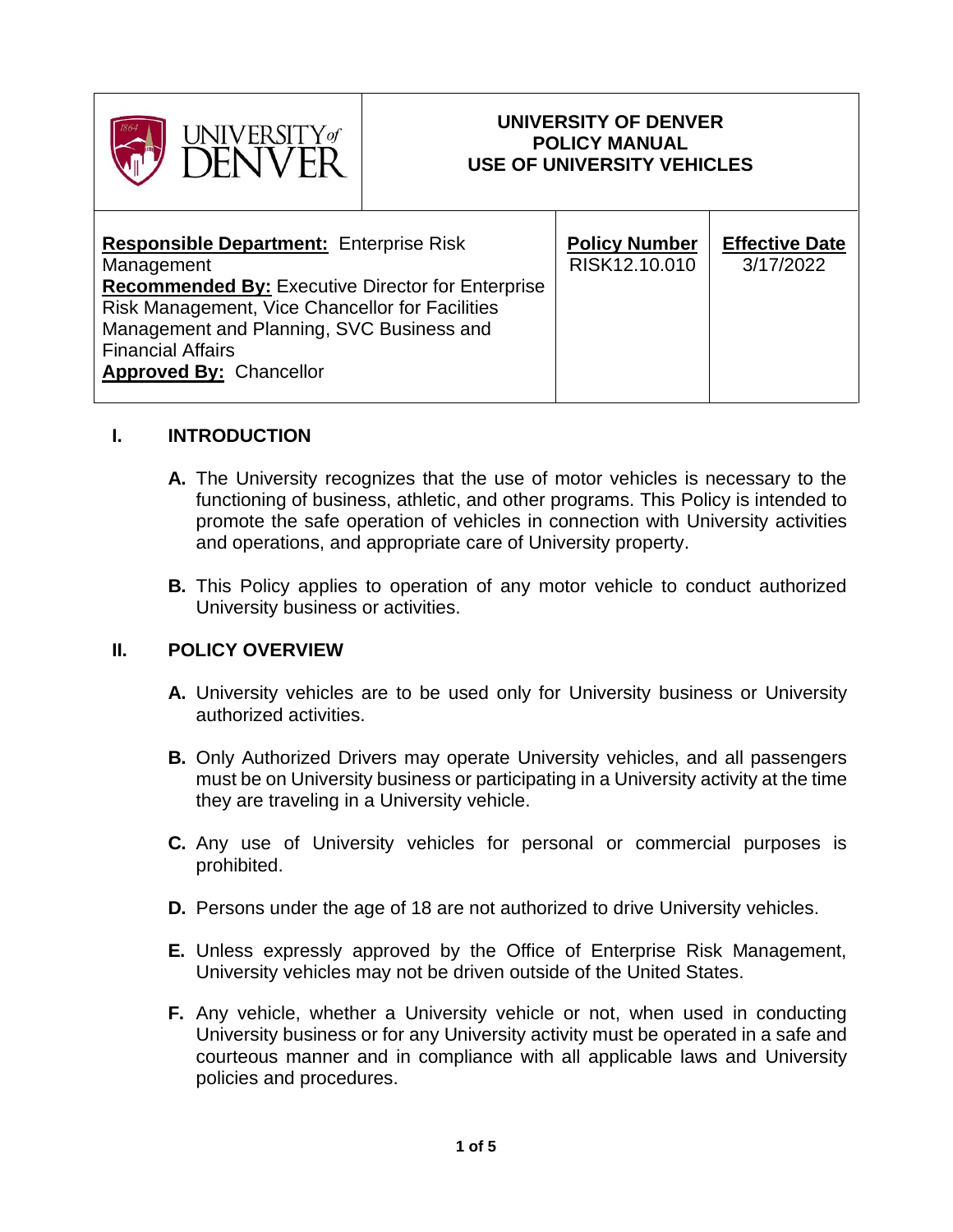- **G.** Smoking, use or possession of alcohol, use or possession of illegal drugs or controlled substances or other substances or medication that may impair driving ability are prohibited in and/or while operating University vehicles. While in University vehicles, passengers may not smoke, use or possess alcohol, or use or possess illegal drugs or controlled substances. *See* Policy SAFE 3.20.020 – *Possession, Use, or Distribution of Controlled* Substances and Policy PROV 3.20.010 *– Use and Consumption of Alcohol*.
- **H.** University vehicles may not be kept overnight at someone's home without authorization by the head of the applicable department or division that is responsible for the oversight of the vehicle.
- **I.** Except as expressly approved in writing by the Office of Enterprise Risk Management, fifteen (15) passenger vans may not be used to conduct University business or for any other University purpose. This includes rentals in any country. The restriction is specific to the type of van, and not the number of passengers carried (i.e. a 15-passenger van is not permitted even if it has been modified to reduce the seating area and/or is carrying fewer than 15 passengers).
- **J.** Motorcycles, scooters, mopeds, and similar vehicles may not be used to conduct University business or for any other University purposes.
- **K.** Golf carts must be operated: (i) with the same care, and drivers must follow all applicable rules, as required for any larger motor vehicle; and (ii) in accordance with the **[Driving Procedures](https://www.du.edu/sites/default/files/2022-01/DU%20Driving%20Procedures%2022-01-31.pdf)**.
- **L.** Use of a radar detector is not permitted in any vehicle while being driven on University business.
- **M.** Driving a University vehicle is a privilege and the University reserves the right to deny or revoke the right of any driver to drive University vehicles in the event that the driver does not meet the requirements of this Policy, or otherwise drives unsafely or does not safeguard a University vehicle. Drivers who fail to adhere to this Policy and its related procedures may be deemed not to qualify for defense and/or indemnification from the University in the event of an accident, may lose the privilege of operating University vehicles, and/or may be subject to disciplinary action.
- **N.** Individuals who are authorized to operate personal vehicles for University business must meet the same minimum driver qualifications set forth in this Policy for drivers of University vehicles.

#### **III. PROCESS OVERVIEW**

**A.** *UNIVERSITY OF DENVER DRIVING PROCEDURES***.** Any University employee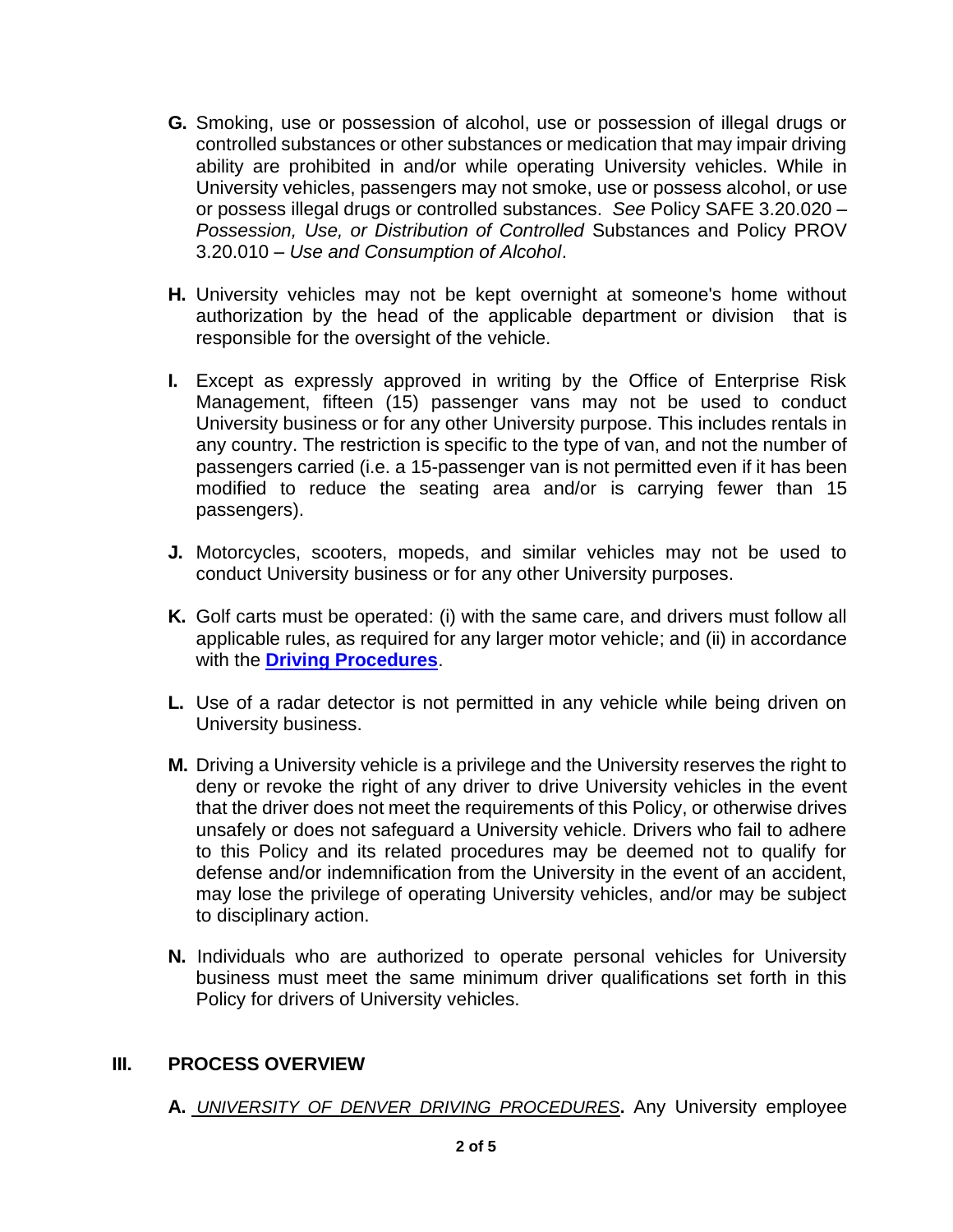who drives any vehicle as part of their job duties is required to comply with the University's **[Driving Procedures](https://www.du.edu/sites/default/files/2022-01/DU%20Driving%20Procedures%2022-01-31.pdf)**, including applicable driver's licensing requirements, a motor vehicle record (MVR) check, and completion of online driver safety training.

**B.** *DRIVER QUALIFICATIONS:* All drivers must have a valid U.S. driver's license **EXTERN CONDENSTRESS CONDENSERVIES 2013**<br>applicable to the class of vehicle they are driving. All drivers must have the license with them when driving on University business. Drivers are required to notify their supervisor immediately upon suspension or revocation of a driver's license. If a Commercial Driver's License is required as part of an employee's job duties, the driver must follow and keep current with both state and U.S. Department of Transportation (DOT) guidelines, rules and regulations.

# **C.** *SAFETY*.

- **1.** Driving while under the influence of drugs, alcohol or medications; driving with a suspended license; leaving the scene of an accident; failing to immediately report an accident on or off campus; failing to inform the appropriate supervisor of a license suspension or revocation; and, for drivers with a Commercial Driver's License, violation of state or federal regulations, are prohibited and may result in immediate disciplinary action including loss of driving privileges up to and including separation from the University. *See* Policy PROV 3.20.010 *– Use and Consumption of Alcohol.*
- **2.** Drivers and passengers must wear seatbelts (where the vehicle has seatbelts installed) at all times when using a University vehicle. Passengers may not be permitted to ride in cargo areas of any vehicle. The driver may not operate the vehicle if any passenger is not wearing a seatbelt.
- **3.** A driver is prohibited from texting, using a handheld device (including GPS), or engaging in any other distraction that takes such driver's eyes off the road or hands off the wheel. Restrictions on texting and use of handheld devices are applicable even if it is not prohibited by state law in which the vehicle is being operated.

## **D.** *ACCIDENTS AND TRAFFIC VIOLATIONS*.

- **1.** Drivers are responsible for all fines or traffic violations associated with use of University vehicles.
- **2.** Drivers must immediately report any accident or damage that occurs while operating a University vehicle to the Division of Campus Safety, the Office of Enterprise Risk Management, and the appropriate supervisor.
- **3.** In case of ANY collision involving a University vehicle:
	- **a.** Call the local police and obtain from the other driver: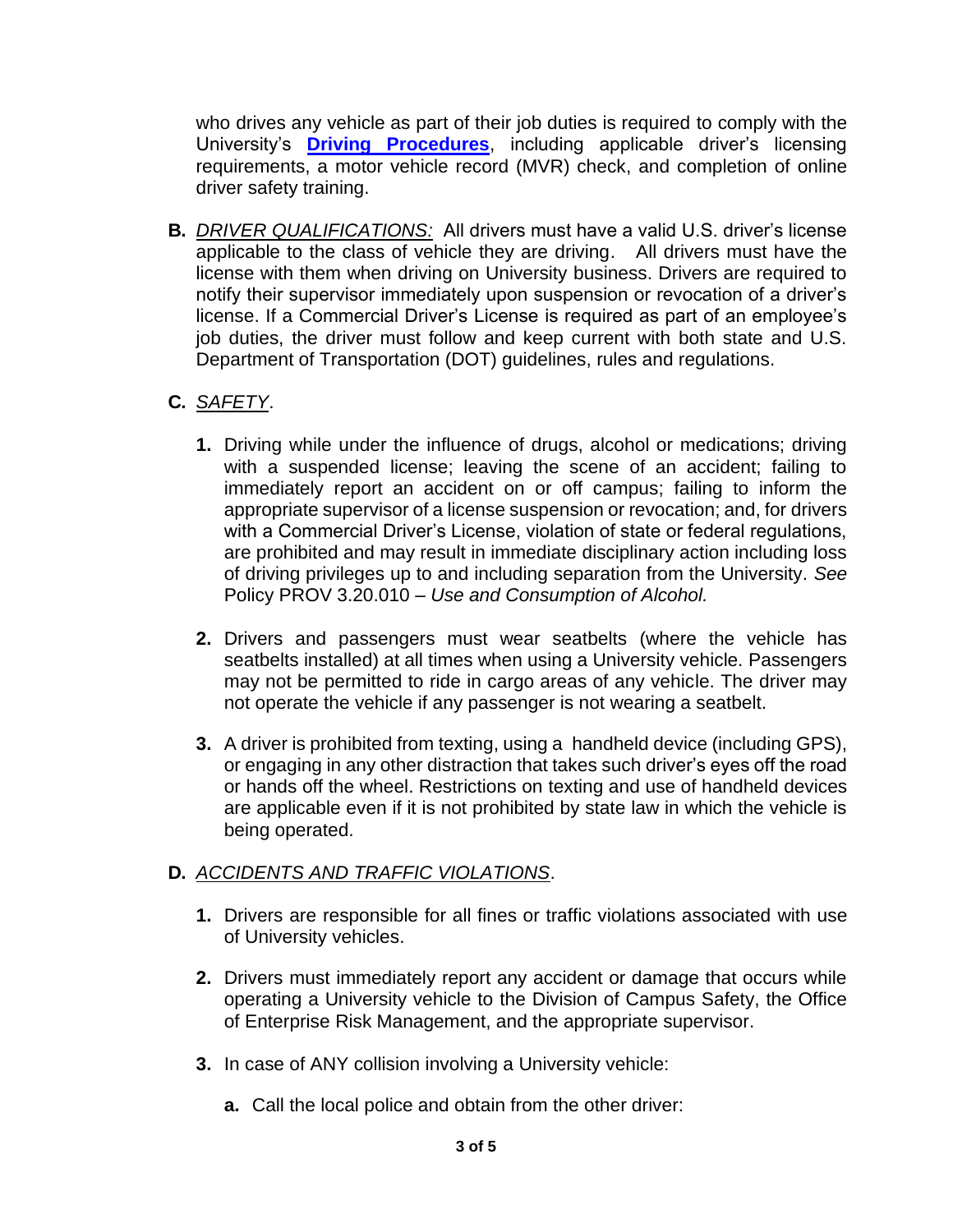- Full name, address, phone number;
- Driver's license (state, number, date of birth);
- Insurance company information and policy number; and
- Vehicle license plate, make, model, VIN and damage.
- **b.** Give to the other driver:
	- University of Denver insurance information; and
	- Enterprise Risk Management contact information: risk@du.edu or 303-871-3810.
- **c.** Call Campus Safety immediately if on campus at 303-871-3000. If offcampus, once you arrive at a safe location, call Campus Safety at 303- 871-2334.
- **d.** Contact Enterprise Risk Management within 24 hours at risk@du.edu or 303-871-3810 regardless of the extent of damage.
- **E.** *DRUG AND ALCOHOL TESTING*. The University reserves the right to test any University employee for alcohol and/or controlled substances when the University employee is involved in a vehicle accident while operating a University owned, assigned, or leased vehicle. This Policy applies regardless of whether or not the University employee was at fault in the accident.
- **F.** *NUMBER OF PASSENGERS*. An Authorized Driver must only transport the number of persons for which there are seatbelts in the vehicle. The driver must make certain that all persons in the vehicle wear their seatbelts.
- **G.** *TOWING/TRAILERS*. Drivers driving on University business may not tow any items without express prior permission and appropriate training from the Facilities Management and Planning - Fleet Manager and Enterprise Risk Management.
- **H.** *DRIVING OUT OF THE COUNTRY.* Requests to drive a rental vehicle outside of the continental United States must be approved by Enterprise Risk Management before any driving takes place. Driving a University vehicle outside of the United States is prohibited. Drivers who operate a vehicle outside of the United States without approval are personally responsible for any damages or injuries incurred while operating a vehicle outside of the United States.
- **I.** *USE OF PERSONAL VEHICLE FOR UNIVERSITY BUSINESS*

Departments may authorize drivers to use a personal or other private vehicle for official University business. Employees who are Authorized Drivers will be reimbursed for business-related expenses in accordance with applicable University policies and procedures (*See* Policy FINA 2.30.11 – *Business Expense* and Policy FINA 2.30.012 – *Travel Expenses*) provided the following conditions are met: